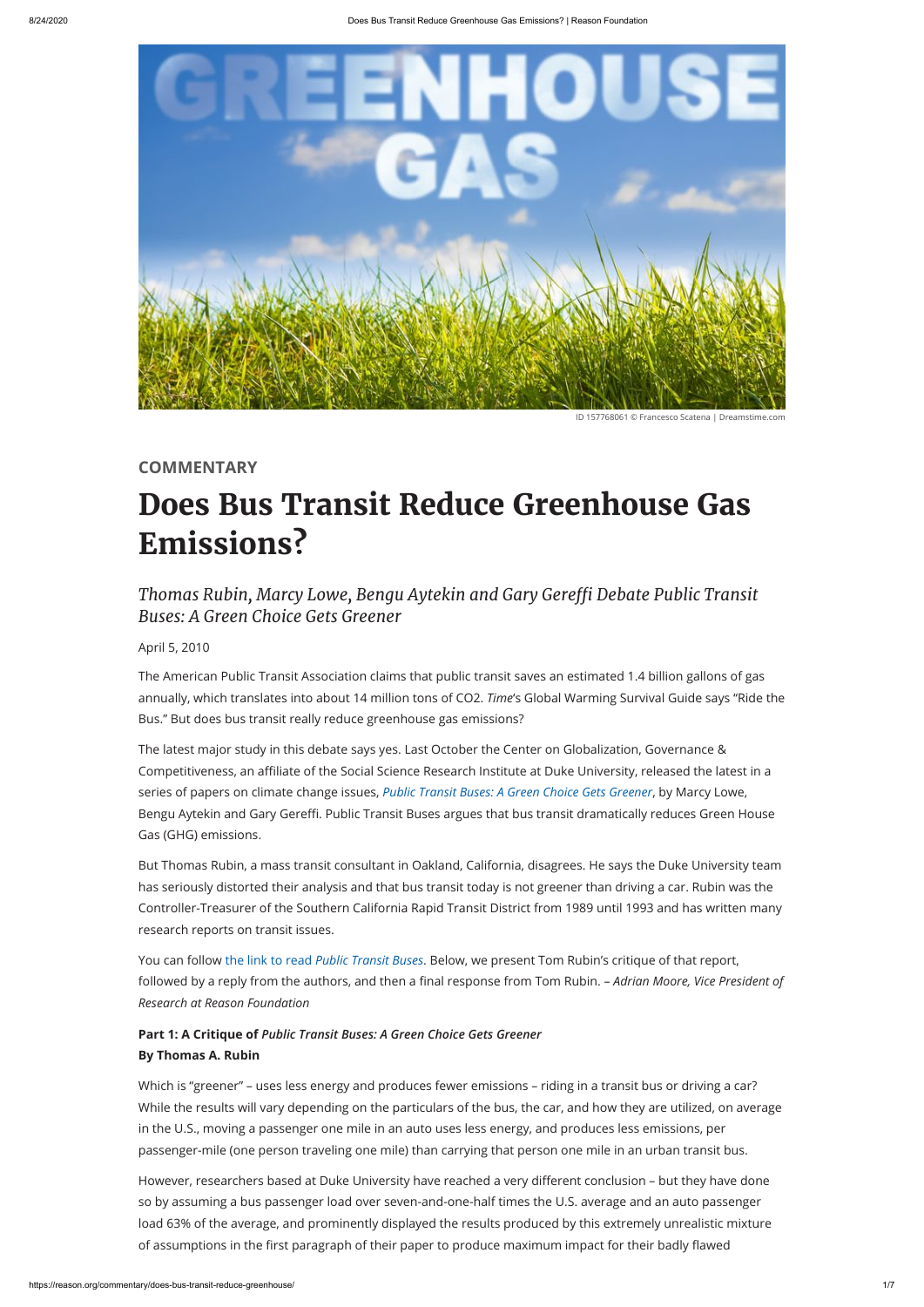#### 8/24/2020 Does Bus Transit Reduce Greenhouse Gas Emissions? | Reason Foundation

paggenger load factors

hypothesis. This improper representation of the greenery of urban transit buses vs. the private autos must not be allowed to stand unopposed, for it could be utilized to justify very contraindicated governmental transportation decisions.

The Center on Globalization, Governance & Competitiveness (CGGC), an affiliate of the Social Science Research Institute at Duke University, has prepared a number of papers under the general title of *Manufacturing Climate Solutions – Carbon-Reducing Technologies and U.S. Jobs*. For the Environmental Defense Fund, it recently issued the latest component, Chapter 12, "Public Transit Buses: A Green Choice Gets Greener1."

The main message of the CGGD paper is that using transit buses to move people is very energy efficient and "green" compared to auto usage. Unfortunately, this conclusion is reached through the use of vehicle occupancy assumptions that are far removed from actual "real world" experience.

The central premise of the paper is stated in the Summary, first paragraph, first page:

Public transit substantially reduces fuel use and greenhouse gas emissions, making it a wise public investment in a new, carbon-constrained economy. A typical passenger car carrying one person gets 25 passenger miles per gallon, while a conventional bus at its capacity of 70 (seated and standing) gets 163 passenger miles per gallon. These fuel savings yield commensurate cuts in CO2 emissions. A passenger car carrying one person emits 89 pounds of CO2 per 100 passenger miles, while a full bus emits only 14 pounds. In addition, these benefits of conventional transit buses are further enhanced by a growing number of alternative options known as "green buses," including electric hybrid, all-electric, and other advanced technologies.

My use of annual averages is somewhat unfair to buses for a variety of reasons. First, for autos, there is a significant amount of freeway driving, urban, rural, and inter-city, where high, constant speeds and high mileage

In the U.S., the average passenger load in a "conventional bus" in 2006 was 9.22 – slightly over one-eighth of the 70 factor used in the paper. Using the 2.33 bus miles/gallon (mpg) value on page two of the paper, this translates to 21.4 passenger-miles per gallon.

Also, autos and buses are used very differently. Autos generally have their lowest load factors during peak periods, with most urban areas reporting statistics in the 1.10-1.15 range. There is far more peak hour utilization of bus than of auto as a percentage of total seat availability.

The average load in a "typical passenger car" in the U.S. was 1.58 in 20063. Using the 25 mpg in the CGGC paper above4, at 1.58 passengers/vehicle, that's 39.5 passenger-miles per gallon.

(I will not go into detail as to emissions per passenger-mile of CO2 or other pollutants; simplifying greatly, in general, particularly for CO2, emissions are proportional to energy usage.)

Now, to be fair, if we actually go to the energy use data from the National Transit Database (NTD) for 2006 (Table 17, Energy Consumption), and add up the diesel gallon equivalents of all the energy utilized to power (non-catenary electric) buses,

the result is 3.91 mpg and, applying that, the result is 36.0 passenger-miles per gallon, which is fairly close to the result above for automobiles.

So, by CGGC's math, a transit bus loaded with an unusually high load provides 6.52 times the energy productivity of a passenger car with the absolute minimum possible passenger load.

By my calculations – which I will refer to, without any fear of being called to task, as "real world" – it was .54.

Which works out to an overstatement of right about a dozen times.

(If we utilized the actual 2006 average bus mileage factor of 3.91 mpg, versus the 2.33 mpg assumption of CGGC, the ratio would be approximately .89, with the auto producing about 12% more passenger miles per gallon of fuel than bus.)

factors are achieved – this type of travel is a relatively rare portion of urban transit bus usage.

Auto mpg, like that of buses, is also lower during peak periods than the annual average. Also, most transit buses are diesel powered, and those that are not generally report their energy usage in diesel fuel Btu's equivalents, and diesel motor fuel has approximately 11% more Btu's per gallon than gasoline5.

Therefore, by using annual average statistics, I am working away from the situation where bus transit actually performs best. However, even if we assume that what CGGC was actually going for was peak hour auto usage, their assumptions are still far outside of the range of what has ever been actually achieved in the U.S. – particularly when one considers that, during the peak period, while buses are generally operating with their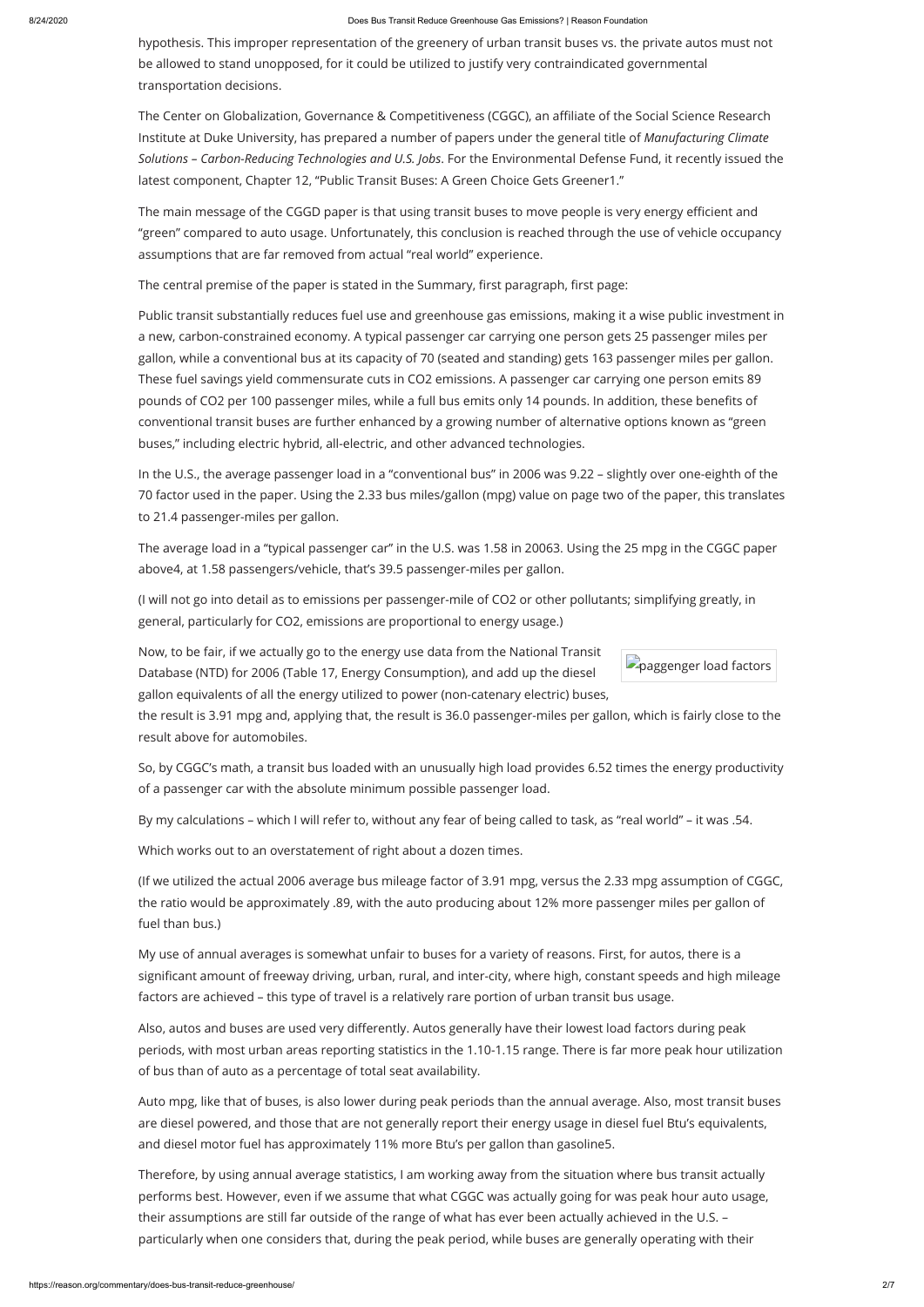#### 8/24/2020 Does Bus Transit Reduce Greenhouse Gas Emissions? | Reason Foundation

highest load factors on the *in*-bound trips in the morning and the *out*-bound trips in the evening, when these buses then return for their next peak hour, peak direction load, they are generally carrying far fewer passengers than in their peak direction trips.

While 70 passengers on a "standard" 40-foot, 102-in wide bus, is certainly not unheard of in the transit industry, this is hardly a typical load, even on most crowded bus lines for most transit agencies, even for peak hour inbound trips. Street-running urban buses - unlike, for example, an airliner flying between New York City and Washington, D.C. – make many stops along their routes. Typically, a bus has a very small passenger load when it begins a route, picks up passengers more-or-less constantly as it approaches its peak load point, most commonly the leading edge of the central business district, and then has a steadily decreasing passenger load as it nears the end of the route. Therefore, unlike a NYC-DC airline flight, which can often have a 100% seated load (a passenger in every seat), even though buses can have standees, it is unusual for a local, street-running bus route to approach a 50% average seated load even during rush hour. Annual average seated load factors over one-third are achieved only by a small handful of urban bus operators in the U.S., chiefly those in the largest cities.

The 70 passenger load used by CGGC above is almost certainly the "peak" load, or at least close to it, which means that it is reached and maintained only for a fairly short portion of the line, and then only during the peak hours. Given that most modern "low-floor" 40-footers have around 39/40 seats, the previous generation perhaps around 43, and the maximum number of seats on a 40-footer being 51 (and that for buses that were operated decades ago), CGGC's 70 passenger load is a *very* large factor, even before considering the low-load return trips during peak hour operations.

- 1. Prominent place to the 70 load in the very first paragraph.
- 2. The passenger load of eleven is actually well above the U.S. bus transit industry average of 9.2 for 2006 (although there are many large-city bus operators who exceed this mark on a regular basis)
- 3. The comparison is still to a single-passenger 1.00 passengers automobile, which is far under the actual U.S. average.

Overall, the impact of the eleven load factor example was to appear to present a "worst case" bus comparison to the automobile, where, in fact, the bus utilization factor was still significantly overstated and the auto factor was significantly understated.

For example, the Los Angeles County MTA operates to a 120% load factor, which means scheduling for a maximum of 48 passengers on its 40-seat 40-foot buses – and that is at the peak load point. It is rare for even the transit operators in the largest cities to have maximum load point factors over 150%6, which would be 60 total passengers on a 40-seat bus – and these are the projected maximums at the peak load point, not anything remotely close to a load factor for an entire bus trip.

For the past thirty years, there have been two big city local transit bus operators (as opposed to long-haul commuter express operators, such as those operated into the Port Authority Bus Terminal by several contractors for NJTransit) that have had the highest average passenger loads (passenger miles/vehicle miles) almost every one of those years, MTA-New York City Transit and Los Angeles County MTA. For the 2007 NTD reporting year, MTA-NYCT reported 15.6, and LACMTA reported 14.0 – neither of these is remotely close to the 70 passenger load factor assumption that CGGC utilizes so prominently7.

In my experience of well over three decades in the transit industry, it is extremely rare for even the most heavily utilized local bus lines to achieve a working weekday load factor of 25.

A 70 load factor, as an annual average, is something that, in the transit industry, cannot be found on any type of rubber tire, or even rail vehicle, *period*; even commuter rail, which operates very large cars for very long trips, doesn't average half of that on an industry-wide annual basis.

The use of a bus load factor of 70 in the CGGC publication, *for any purpose what-so-ever, particularly when presented as something that is actually reasonable to contemplate*, is totally without justification; it is so far divorced from any kind of reality to call into question if CGGC lacks the technical competence to publish such a report – or, perhaps, worse.

On page 2, the paper discusses how a bus with a passenger load of eleven was approximately "breakeven" on

fuel economy with a single-passenger car, but:

Even if the analysis is limited to peak hour transit, when auto passenger loads are far lower than the all-day, fullyear average, the 1.00 factor is still unrealistically low – and, I submit, a comparison of only peak-to-peak can be done only with extreme care, as this is a minority of the usage of both autos and buses and, therefore, unlikely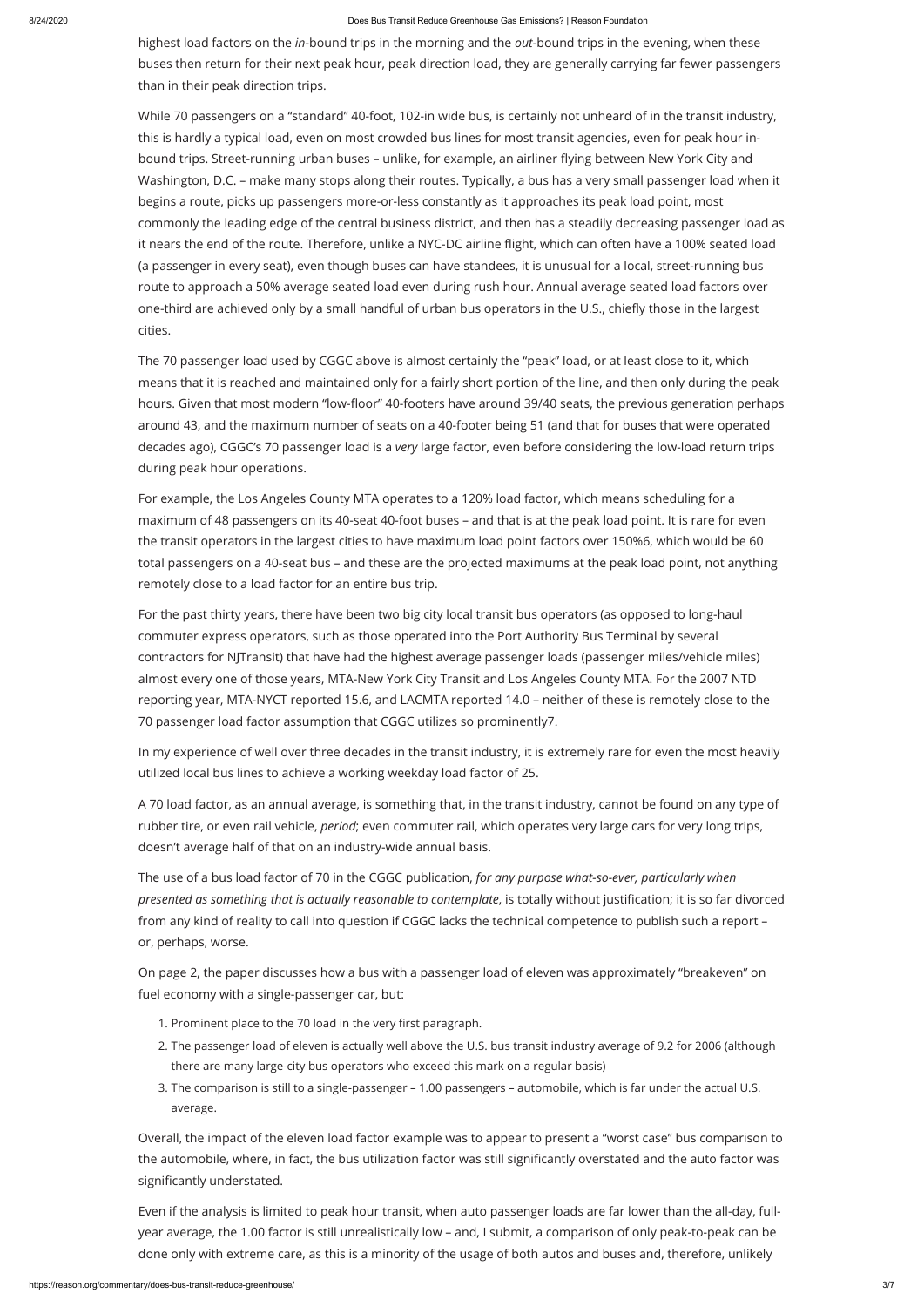to be representative of the whole for either.

The historical trend also does not favor bus transit. From 1977 to 2007, bus average passenger load fell over 25%, from 12.2 to 9.1. From 1984 through 2007, bus miles per gallon first rose slightly, from 3.65 in 1984 to 3.84 in 1993, but, as the utilization of alternative fuels increased, fell to 3.43 in 2007, an overall decrease of 6% from 1984 to 2007. When the combined effects of lower average passenger loads and lower miles per gallon are combined, passenger-miles per gallon fell 27%, from 42.8 in 1984 to 31.3 in 20078.

From 1970 to 2007, U.S. auto fuel economy increased 67%, from 13.5 mph in 1970 to 22.5 mph in 20079.

In fact, with the exception of a few U.S. transit operators, including MTA-NYCT, there is considerable question if transit has *any* energy and emissions advantages over automobiles *at all* at the present time – and, given the historical trend, and that there appears to be very significant likelihood for major progress being made for automobiles in both regards over the upcoming years, I am not prepared to concede that buses can get "greener" faster than automobiles in the foreseeable future10.

While the paper's endorsement of newer vehicle technologies is somewhat less objectionable, these cover a wide range of technologies and, at the present time, practicalities. Compressed natural gas (CNG) and liquefied natural gas (LNG) have become very prominent in the transit bus industry, even to the point of some old-time vehicle maintenance supervisors expressing a preference for them. However, other modes mentioned in the DGGC paper – particularly hydrogen fuel cell – are so far away from practical use that, when the California Air Resources Board was (again) considering actually implementing its long-planned zero-emission-bus rule, it was widely opposed – including by the California Sierra Club.

fill increasing bus orders with domestic production if U.S. transit policy were to shift to a greater emphasis on public transit. Our study places special emphasis on electric hybrids and other "green buses," that is, those that run on alternatives to diesel or gasoline, because we believe these vehicles offer sustainable growth potential for the industry.

Throughout the report we emphasize that public transit is an underused option in the United States. As we note in the report, the 70-person figure cited in our fuel comparison does not refer to actual bus occupancy in average U.S. conditions, but rather to the capacity of the standard bus type we focus on in our supply chain. The actual number of occupants per bus in the U.S. varies widely, of course, ranging from a full bus in New York City during rush hour to a little-used bus operating in a small urban area during off-peak hours. Because our focus is U.S. jobs linked to the domestic manufacture of buses, our report does not attempt to calculate vehicle occupancy figures that would reflect the wide range of actual U.S. conditions.

The purpose of this critique is *not* to attempt to show that buses are bad for energy use, air quality, or the economy. It is, rather, to show that any proposal to achieve improvements in any of these through transit, including bus transit, must be based on a realistic presentation of the current situation, the historical trend, and the *practical* potential for improvement. Any evaluation based on wholly ridiculous bus load factors and misstatements of auto load factors, using this analysis as the basis for future promises of improvements, fails this test badly.

*Thomas A. Rubin, CPA, CMA, CMC, CIA, CGFM, CFM has over three decades of transit industry experience as the chief financial officer of two of the largest transit operators in the U.S., including the Southern California Rapid Transit District in Los Angeles, and as a consultant and auditor to well over 100 transit operators, metropolitan planning agencies, state departments of transportation, the U.S. Department of Transportation, and industry suppliers. He has presented well over 100 papers on a variety of topics at industry conferences.*

**Part 2: A Response to Thomas Rubin's Critique Of** *Public Transit Buses: A Green Choice Gets Greener* **By Marcy Lowe, Bengu Aytekin and Gary Gereffi**

The report in question, released in October 2009, is a value chain analysis of the U.S. transit bus manufacturing industry. Its main purpose is not to analyze fuel efficiency, but rather to map out the U.S. supply chain for the manufacture of transit buses. We identify the lead firms across the bus supply chain, including original equipment manufacturers, system builders, and producers of components ranging from engines to interior lighting, along with a large after-market segment. Our purpose is to highlight how many U.S. jobs are involved in this supply chain, what types of jobs they are, and where they are located.

The main message of our report is that although the U.S. transit bus manufacturing industry is small, these jobs are widely dispersed throughout the Eastern United States and California-and there is plenty of opportunity to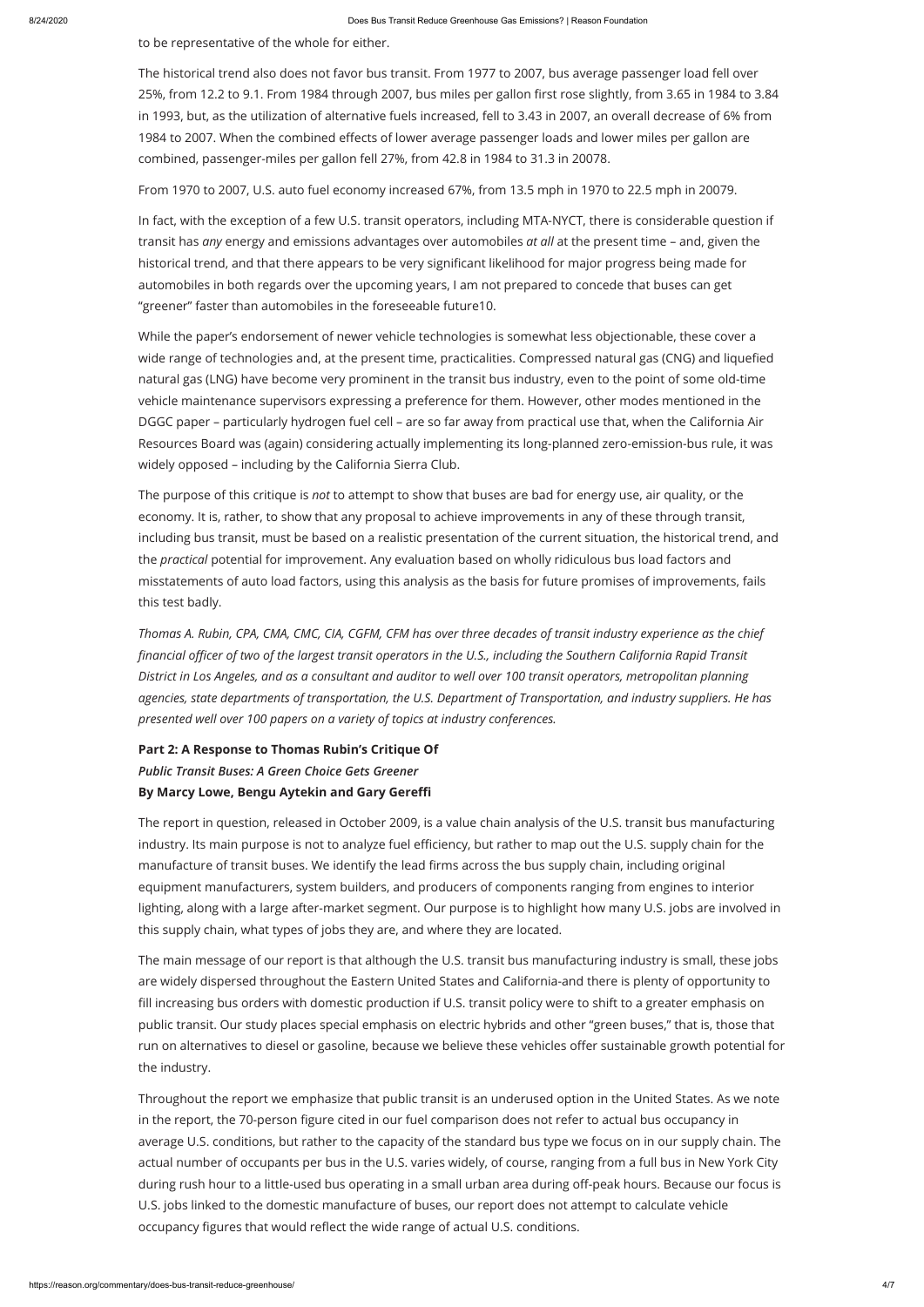We appreciate your interest in our report. We hope it adds a useful perspective to the ongoing discussion concerning the most promising public transit options and their job creation potential in the United States.

#### **Part 3: Thomas A. Rubin's Response**

The reply makes it clear that the "... main purpose [of the paper] is not to analyze fuel efficiency." As there is no response to, or exception taken to, the data cited in our original critique, which utilized actual vehicle occupancy and fuel mileage data, nor the calculations deriving there from, it appears that our conclusion – that the private auto is superior to transit buses in fuel efficiency and emissions per passenger mile, for the national as a whole and for most specific travel situations, is not disputed by CGGC.

As was cited in the first posting, the average vehicle occupancy for transit buses in the U.S. was 9.21, and for passenger car vehicles, 1.58 in 2006. This means it takes an average of approximately 5.83 passenger cars to carry the average load of a bus (9.21/1.58).

Since the focus of the report is on "U.S. jobs linked to the domestic manufacture of buses," it would appear reasonable for the paper to discuss and compare the creation of jobs from the manufacture of passenger cars in the same manner as the paper compared fuel efficiency of buses vs. automobiles (which resulted in conclusions regarding "greenness" that CGGC now appears to have abandoned). However, this was not a part of the paper.

Using the average price per 40-foot bus of \$342,55811 in 2006, the year for these occupancy figures, that would mean that, to achieve equivalent cost per average passenger load, the cost of the passenger cars would be approximately \$58,766, prior to adjustment for the lifetime utilization of buses and passenger cars. I will arbitrarily adjust this by a factor of 2, representing my approximation of the ratio of lifetime bus vs. passenger cars miles12, resulting in an average "equivalency" cost per auto of \$29,383 (not adjusting for the time value of money).

A detailed calculation of comparative job creation is far beyond what we have the space to get into in this short paper. However, let us see what we can come up with by making a number of admittedly very simplistic assumptions.

From this provision, it does appear clear that creating U.S. jobs is a higher priority for public transportation in the U.S. than more cost-effective utilization of taxpayer funds, as so determined by the U.S. Congress.

The actual average cost per new car in 2006 was \$22,65113, approximately 77% of the calculated equivalency price above. If we make one more assumption – that the labor component per dollar of price for buses and passenger cars are equal – then it would appear that building buses to create passenger-miles does generate more jobs than does building passenger cars. While, admittedly, there are a large number of assumptions in the above calculation, the 1.3:1 ratio of the end calculation does appear to leave a "fudge factor" of some size.

However, one might ask, is the purpose of transportation to create jobs manufacturing vehicles? Or is it to move more people, and to move them further (leaving aside goods movement for the current discussion)? Which is more important, creating jobs or using taxpayer subsidies as cost-effectively as possible – particularly when this means moving people will mean lower taxes, or that more people can be moved further for the same number of taxpayer dollars? (For now, let us not get into discussions of transportation policy as a means of achieving "superior urban form," or of transit to actually contribute meaningfully to the achievement of such objectives; as for energy efficiency and "greenness," these were discussed in the first critique, resulting in the passenger car being shown as superior, which has not been challenged by CGGC).

Perhaps one answer to this conundrum may be found in 49 USC 5323(j)(2)(C), formerly know as the Urban Mass Transportation Act of 1964, as Amended, which requires that for Federally funded "rolling stock" procurements (including buses), "… the cost of components and subcomponents produced in the United States is more than 60 percent of the cost of all components of the rolling stock; and … final assembly of the rolling stock has occurred in the United States" unless "including domestic material will increase the cost of the overall project by more than 25 percent."

Which is not necessarily the same thing as saying as this is the preference of the taxpayers and transit users of this nation.

And it does make one wonder a bit about the intended meaning of "competitiveness" in the name, Center on Globalization Governance and Competitiveness.

Footnotes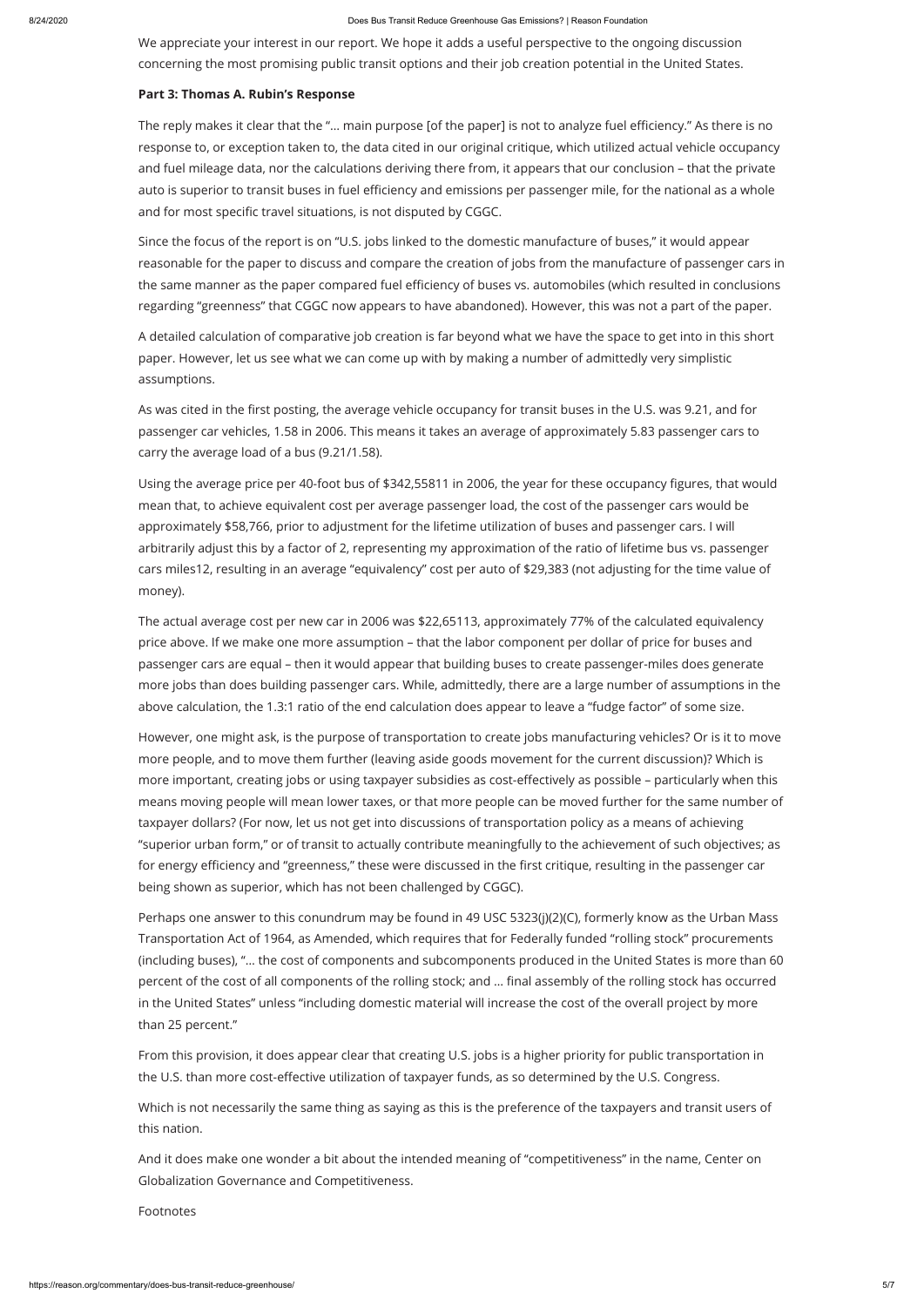1 Marcy Lowe, Bengu Aytekin and Gary Gereffi,

#### [http://www.cggc.duke.edu/environment/climatesolutions/greeneconomy\\_Ch12\\_TransitBus.pdf](http://www.cggc.duke.edu/environment/climatesolutions/greeneconomy_Ch12_TransitBus.pdf)

October 26, 2009, Center on Globalization, Governance & Competitiveness, Duke University, accessed January 18, 2010.

2 U.S. Department of Transportation, Federal Transit Administration, National Transit Database (NTD), 2006, Table 19, "Transit Operating Statistics: Service Supplied and Consumed," total of directly operated + purchased transportation services passenger miles of 20,390,185,933, divided by total of directly operated + purchased transportation services vehicle total miles of 2,214,041,933.

Note utilization of vehicle total miles for the denominator, vice vehicle revenue miles. The primary difference between these two statistics is "deadhead" miles, such as driving a bus from the operating yard to the beginning of the first trip in the morning, and then back at the end of the day. Even though the buses are not carrying any passengers while deadheading from operating yards to/fm the beginnings and ends of bus lines and otherwise not in service to passengers, they are using fuel for such movements, which must be accounted for in the calculation of energy usage to produce human mobility.

#### <http://www.ntdprogram.gov/ntdprogram/data.htm>

Emission factors are also very different between automobiles, which are primarily gasoline powered at this time, and buses, which, at the present time, are primarily diesel powered (74.5% of the motor [non-electric] bus diesel fuel equivalent energy use was diesel in 2006), NTD 2006, Table 17. CO2 emissions per gallon of diesel are approximately 15% higher than that of gasoline (*Transportation Energy*, Table 11.11, "Carbon Dioxide Emissions from a Gallon of Fuel," page 11-15). Other factors – CO, NOX, PM, etc. – vary in ways more complex that can be approached in this paper.

3 (U.S. Department of Transportation, Research & Innovative Technology Administration, Bureau of Transportation Statistics, *Pocket Guide to Transportation 2009 (Pocket Guide)*, Passenger Car Passenger-Miles, 2006, 2,658,621 million, Table 4-3, "Passenger-Miles: 1990-2006, page 19; divided by Passenger Car Vehicle Miles, 2006, 1,682,671 million, Table 4-1, "Vehicle-Miles: 1990-2006," page 17:

[http://www.bts.gov/publications/pocket\\_guide\\_to\\_transportation/2009/pdf/entire.pdf](http://www.bts.gov/publications/pocket_guide_to_transportation/2009/pdf/entire.pdf)

Accessed January 19, 2009.

4 *Ibid*., Table 6-1, "New Passenger Car and Light Truck Fuel Economy Averages, Model Years 1985-2008," auto miles/gallon increases from 27 to 30 mpg over this period.

5 Stacy C. Davis, Susan W. Dielgel, and Robert G. Boundy, *Transportation Energy Data Book – Edition 28 (Transportation Energy)* (ORNL-6984), U.S. Department of Energy, Oak Ridge National Laboratory, 2009, Table B.4, "Heat Content for Various Fuels," page B-4, accessed February 1, 2010:

#### [http://cta.ornl.gov/data/tedb28/Edition28\\_Full\\_Doc.pdf](http://cta.ornl.gov/data/tedb28/Edition28_Full_Doc.pdf)

The values shown are 125,000 Btu/gallon for conventional (non-aviation) gasoline and 138,700 for diesel motor fuel.

6 Prior to MTA agreeing to reduce its load factors to 120% as part of its settlement of the Federal Title VI (discrimination in the utilization of Federal funding) lawsuit, Labor/Community Strategy Center v MTA, MTA utilized a 150% load factor for its surface bus routes serving the Los Angeles central business district during peak hours.

#### NTD, Table 19, 2007.

American Public Transportation Association, *2009 Public Transportation Fact Book – Appendix A: Historical Tables*, author's calculations from Table 2: Passenger Miles by Mode, Table 6: Vehicle Total Miles by Mode, Table 30: Fossil Fuel Consumption by Mode, and Table 32, Bus Fuel Consumption. Accessed February 1, 2010: [http://www.apta.com/resources/statistics/Documents/FactBook/2009\\_Fact\\_Book\\_Appendix\\_A.pdf](http://www.apta.com/resources/statistics/Documents/FactBook/2009_Fact_Book_Appendix_A.pdf)

APTA's *Transit Fact Book* series uses, primarily, the same data as reported to U.S. DOT for NTD; however, for the motor bus mode, it includes some operators not reporting to NTD, so there are often minor variations between NTD and APTA bus data.

9 *Transportation Energy*, Table 4.1, "Summary Statistics for Cars, 1970-2007," page 4-2. Note that this report is on the average fuel mileage for all cars on the road in the year being reported, as opposed to the miles per gallon data from the *Pocket Guide*, which reports mpg for new vehicles only for the year being reported upon. 10 For a more factually driven analysis of transit vs. automobile energy utilization and emissions, I recommend Randal O'Toole, *Does Rail Transit Save Energy or Reduce Greenhouse Gas Emission?"* Cato Institute, Policy Analysis 615, April 14, 2008:

[http://www.cato.org/pub\\_display.php?pub\\_id=9325](http://www.cato.org/pub_display.php?pub_id=9325)

(Despite the title, the paper includes data for many transit modes, including buses.)